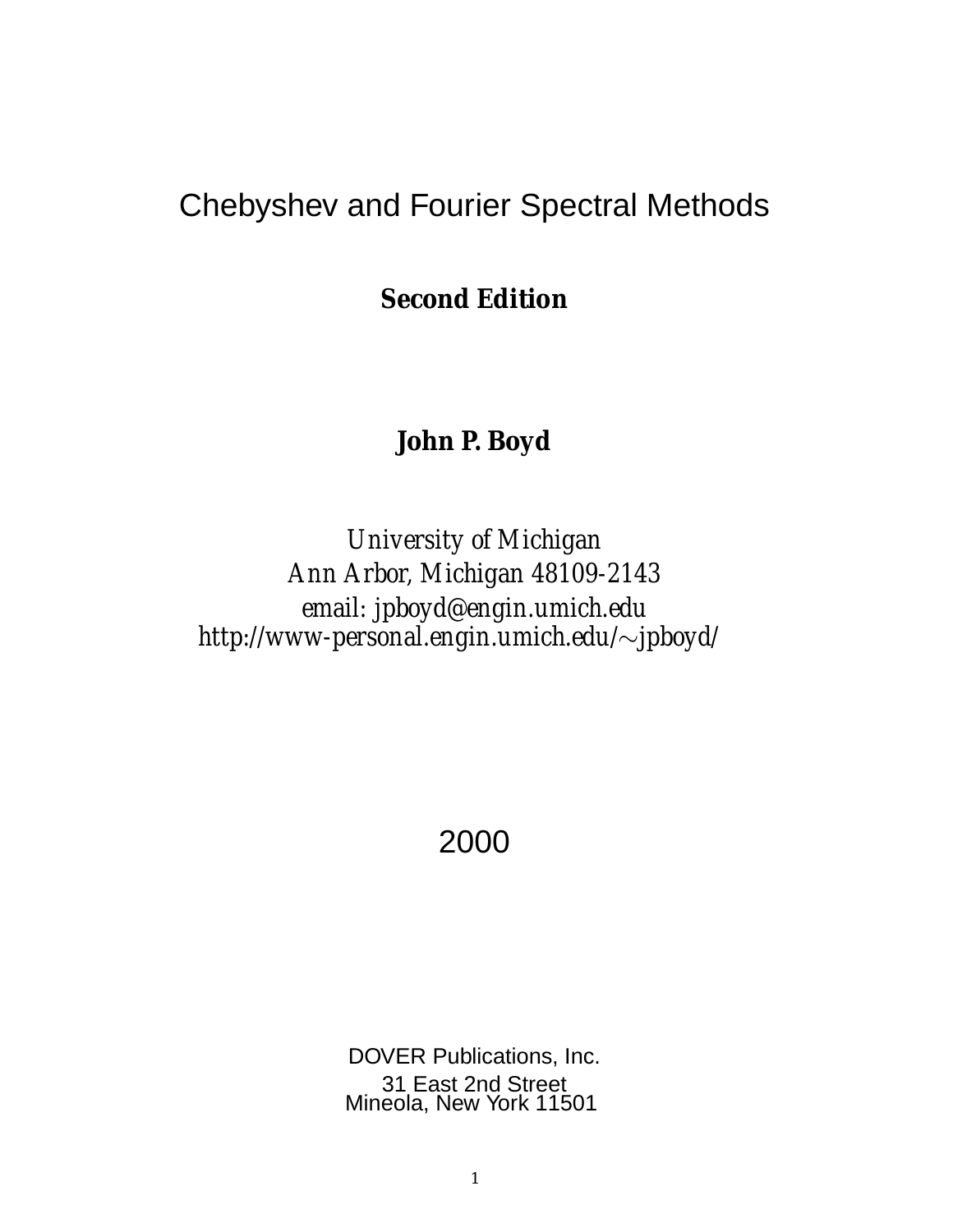# **Dedication**

To Marilyn, Ian, and Emma

**"A computation is a temptation that should be resisted as long as possible."**

— J. P. Boyd, paraphrasing T. S. Eliot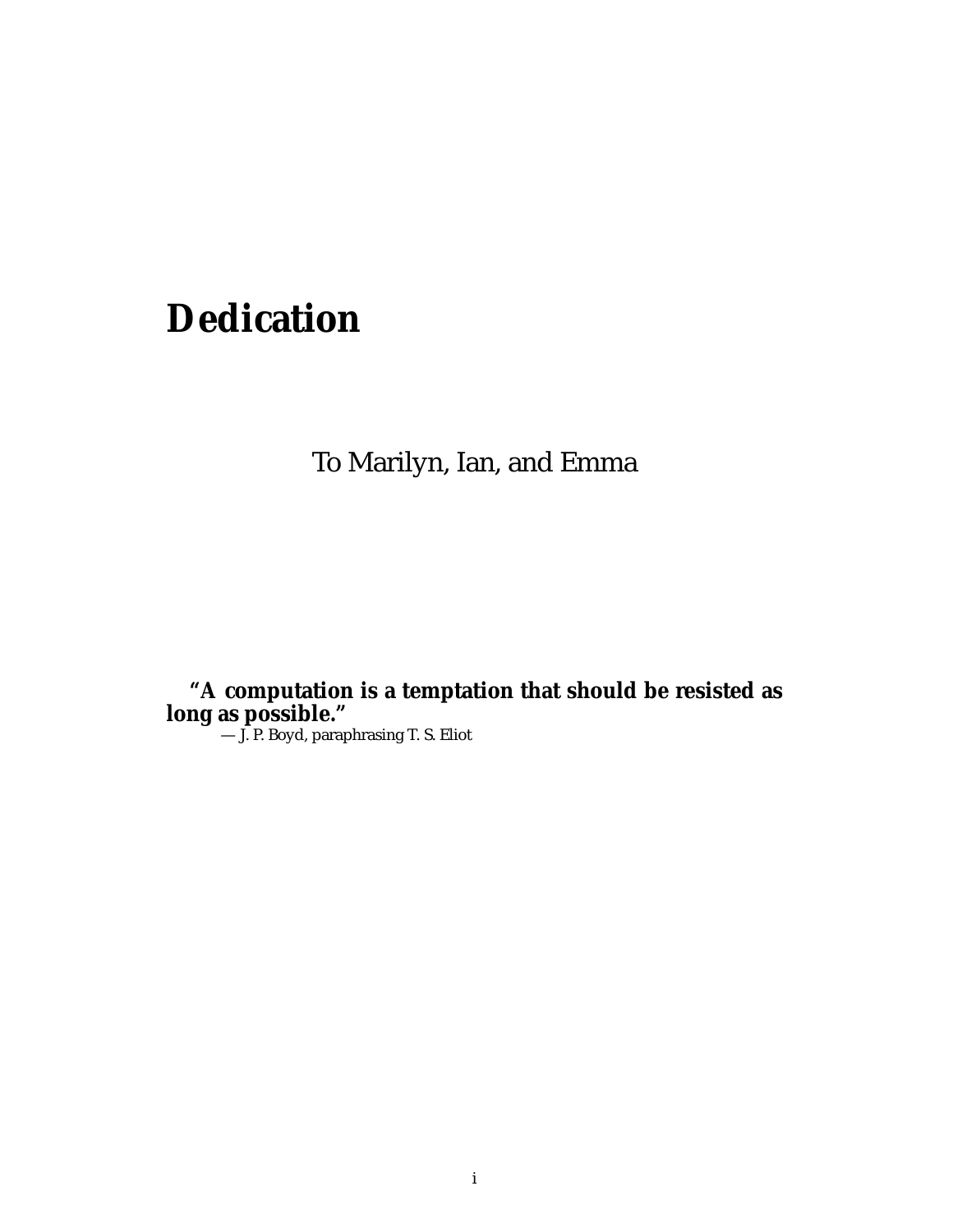# **Contents**

| <b>Acknowledgments</b>                                    |                  |
|-----------------------------------------------------------|------------------|
|                                                           | xiv              |
| <b>Errata and Extended-Bibliography</b>                   | xvi              |
| <b>Introduction</b><br>1                                  | 1                |
| 1.1                                                       | $\mathbf{1}$     |
| 1.2                                                       | $\boldsymbol{2}$ |
| 1.3                                                       | $\boldsymbol{4}$ |
| 1.4                                                       | $\boldsymbol{6}$ |
| 1.5                                                       | 9                |
| 1.6                                                       | 9                |
| 1.7                                                       | 10               |
| 1.8                                                       | 12               |
| 1.9                                                       | 13               |
|                                                           | 15               |
|                                                           | 16               |
|                                                           | 17               |
| $\boldsymbol{2}$<br><b>Chebyshev &amp; Fourier Series</b> | 19               |
| 2.1                                                       | 19               |
| 2.2                                                       | 20               |
| 2.3                                                       | 25               |
| 2.4                                                       | 27               |
| 2.5                                                       | 31               |
| 2.6                                                       | 32               |
| 2.7                                                       | 35               |
| 2.8                                                       | 36               |
| Corner Singularities & Compatibility Conditions<br>2.8.1  | 37               |
| 2.9                                                       | 41               |
| 2.10 Asymptotic Calculation of Fourier Coefficients       | 45               |
| 2.11 Convergence Theory: Chebyshev Polynomials            | 46               |
|                                                           | 50               |
| 2.13 Convergence Theory for Legendre Polynomials          | 51               |
|                                                           | 54               |
|                                                           | 56               |
|                                                           | 57               |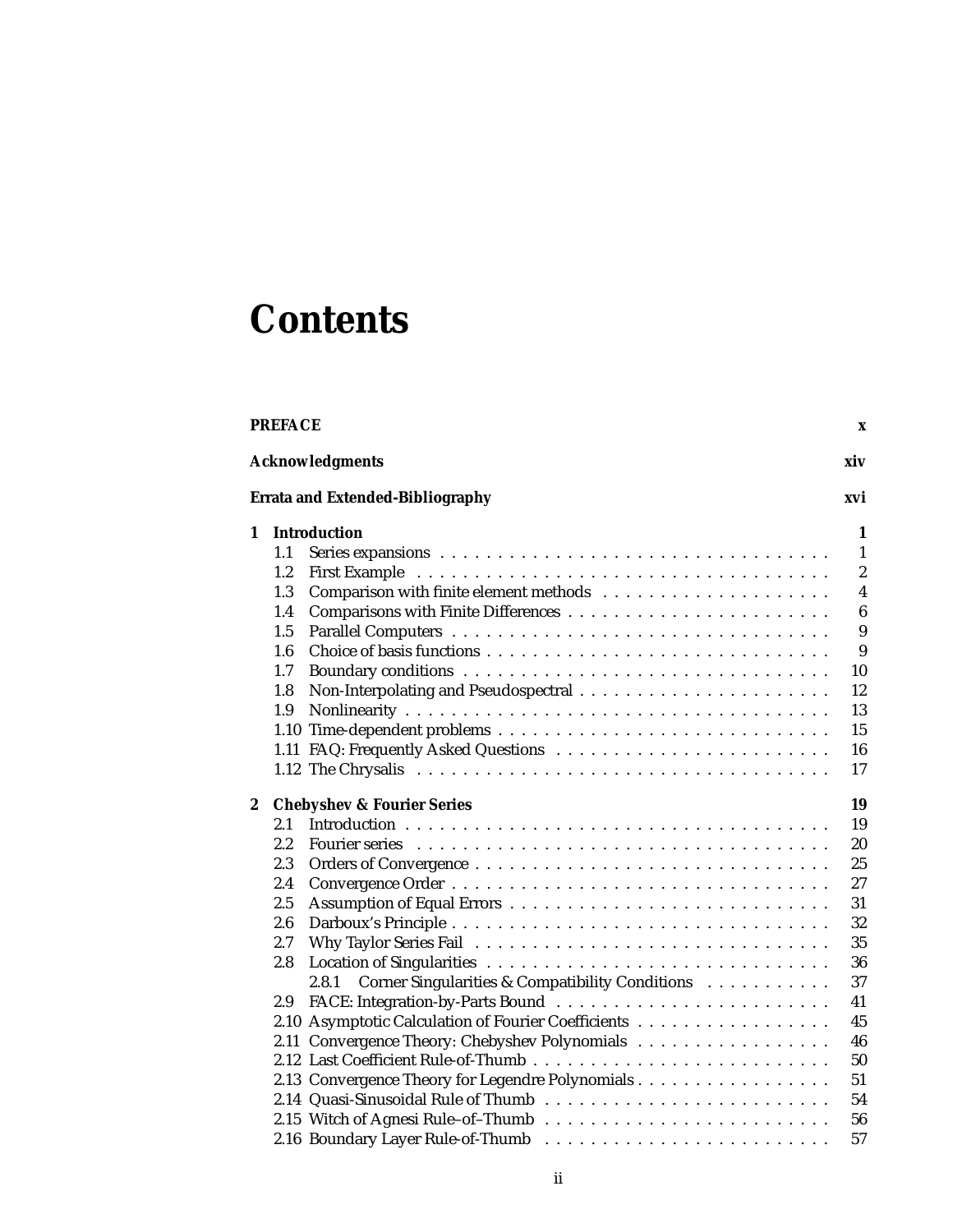### CONTENTS iii

| 3               |     | <b>Galerkin &amp; Weighted Residual Methods</b>                                                  | 61  |
|-----------------|-----|--------------------------------------------------------------------------------------------------|-----|
|                 | 3.1 |                                                                                                  | 61  |
|                 | 3.2 |                                                                                                  | 64  |
|                 | 3.3 |                                                                                                  | 65  |
|                 | 3.4 |                                                                                                  | 67  |
|                 | 3.5 |                                                                                                  | 68  |
|                 | 3.6 |                                                                                                  | 70  |
|                 |     |                                                                                                  |     |
|                 | 3.7 | Separation-of-Variables & the Galerkin Method                                                    | 76  |
|                 | 3.8 |                                                                                                  | 77  |
|                 | 3.9 |                                                                                                  | 80  |
|                 |     |                                                                                                  |     |
| 4               |     | <b>Interpolation, Collocation &amp; All That</b>                                                 | 81  |
|                 | 4.1 |                                                                                                  | 81  |
|                 | 4.2 |                                                                                                  | 82  |
|                 | 4.3 |                                                                                                  | 86  |
|                 | 4.4 | Pseudospectral Is Galerkin Method via Quadrature                                                 | 89  |
|                 | 4.5 |                                                                                                  | 93  |
|                 |     |                                                                                                  |     |
| $5\overline{ }$ |     | <b>Cardinal Functions</b>                                                                        | 98  |
|                 | 5.1 |                                                                                                  | 98  |
|                 | 5.2 |                                                                                                  | 99  |
|                 | 5.3 |                                                                                                  | 100 |
|                 | 5.4 | Cardinal Functions for Orthogonal Polynomials                                                    | 104 |
|                 | 5.5 |                                                                                                  | 107 |
|                 |     |                                                                                                  |     |
| 6               |     | <b>Pseudospectral Methods for BVPs</b>                                                           | 109 |
|                 | 6.1 |                                                                                                  | 109 |
|                 | 6.2 |                                                                                                  | 109 |
|                 |     |                                                                                                  |     |
|                 | 6.3 | Boundary Conditions: Behavioral & Numerical                                                      | 109 |
|                 | 6.4 | "Boundary-Bordering"                                                                             | 111 |
|                 | 6.5 | "Basis Recombination"                                                                            | 112 |
|                 | 6.6 |                                                                                                  | 114 |
|                 | 6.7 |                                                                                                  | 115 |
|                 | 6.8 |                                                                                                  | 116 |
|                 | 6.9 |                                                                                                  | 116 |
|                 |     |                                                                                                  | 118 |
|                 |     |                                                                                                  |     |
|                 |     |                                                                                                  | 120 |
|                 |     |                                                                                                  | 120 |
|                 |     |                                                                                                  | 121 |
|                 |     |                                                                                                  | 121 |
|                 |     |                                                                                                  | 123 |
|                 |     |                                                                                                  |     |
| 7               |     | <b>Linear Eigenvalue Problems</b>                                                                | 127 |
|                 | 7.1 | The No-Brain Method                                                                              | 127 |
|                 | 7.2 | $QR/QZ$ Algorithm $\ldots \ldots \ldots \ldots \ldots \ldots \ldots \ldots \ldots \ldots \ldots$ | 128 |
|                 | 7.3 |                                                                                                  | 129 |
|                 | 7.4 |                                                                                                  | 134 |
|                 | 7.5 |                                                                                                  | 137 |
|                 |     |                                                                                                  | 139 |
|                 | 7.6 |                                                                                                  |     |
|                 | 7.7 |                                                                                                  | 142 |
|                 | 7.8 |                                                                                                  | 145 |
|                 | 7.9 |                                                                                                  | 149 |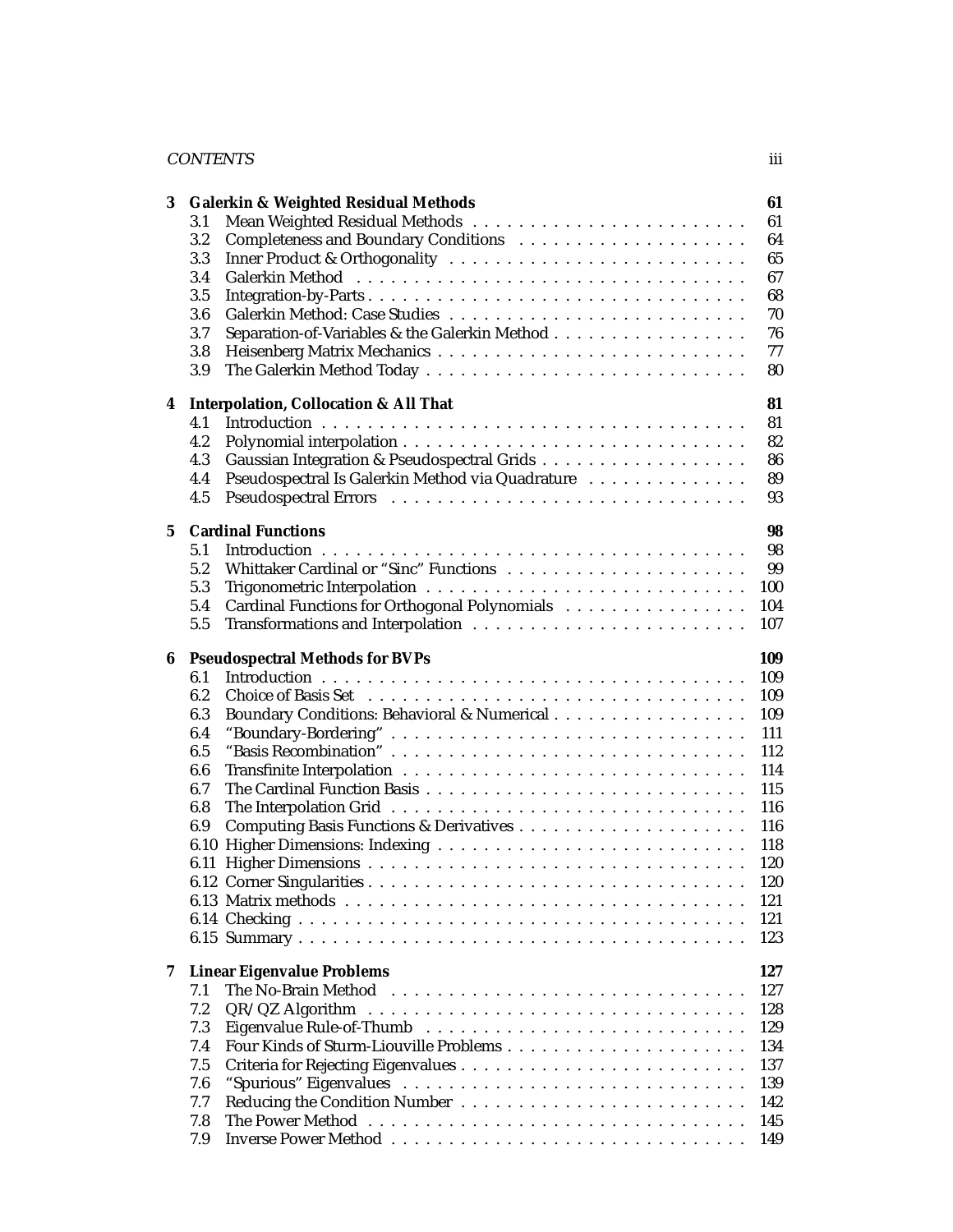### iv CONTENTS

|   |                                                                                                                                              | 149<br>151<br>155                                                         |
|---|----------------------------------------------------------------------------------------------------------------------------------------------|---------------------------------------------------------------------------|
| 8 | <b>Symmetry &amp; Parity</b><br>8.1<br>8.2<br>8.3<br>8.4<br>8.5                                                                              | 159<br>159<br>159<br>165<br>165<br>170                                    |
| 9 | <b>Explicit Time-Integration Methods</b><br>9.1<br>9.2<br>9.3<br>9.4<br>9.5<br>9.6                                                           | 172<br>172<br>175<br>177<br>178<br>179<br>181                             |
|   | 10 Partial Summation, the FFT and MMT<br>10.3 The Fast Fourier Transform: Theory                                                             | 183<br>183<br>184<br>187<br>190<br>192<br>195<br>198<br>200<br>200        |
|   | 11 Aliasing, Spectral Blocking, & Blow-Up<br>11.6 Energy-Conserving: Constrained Interpolation<br>11.7 Energy-Conserving Schemes: Discussion | 202<br>202<br>202<br>205<br>210<br>211<br>213<br>214<br>216<br>218        |
|   | 12 Implicit Schemes & the Slow Manifold                                                                                                      | 222<br>222<br>224<br>226<br>228<br>229<br>230<br>231<br>232<br>236<br>239 |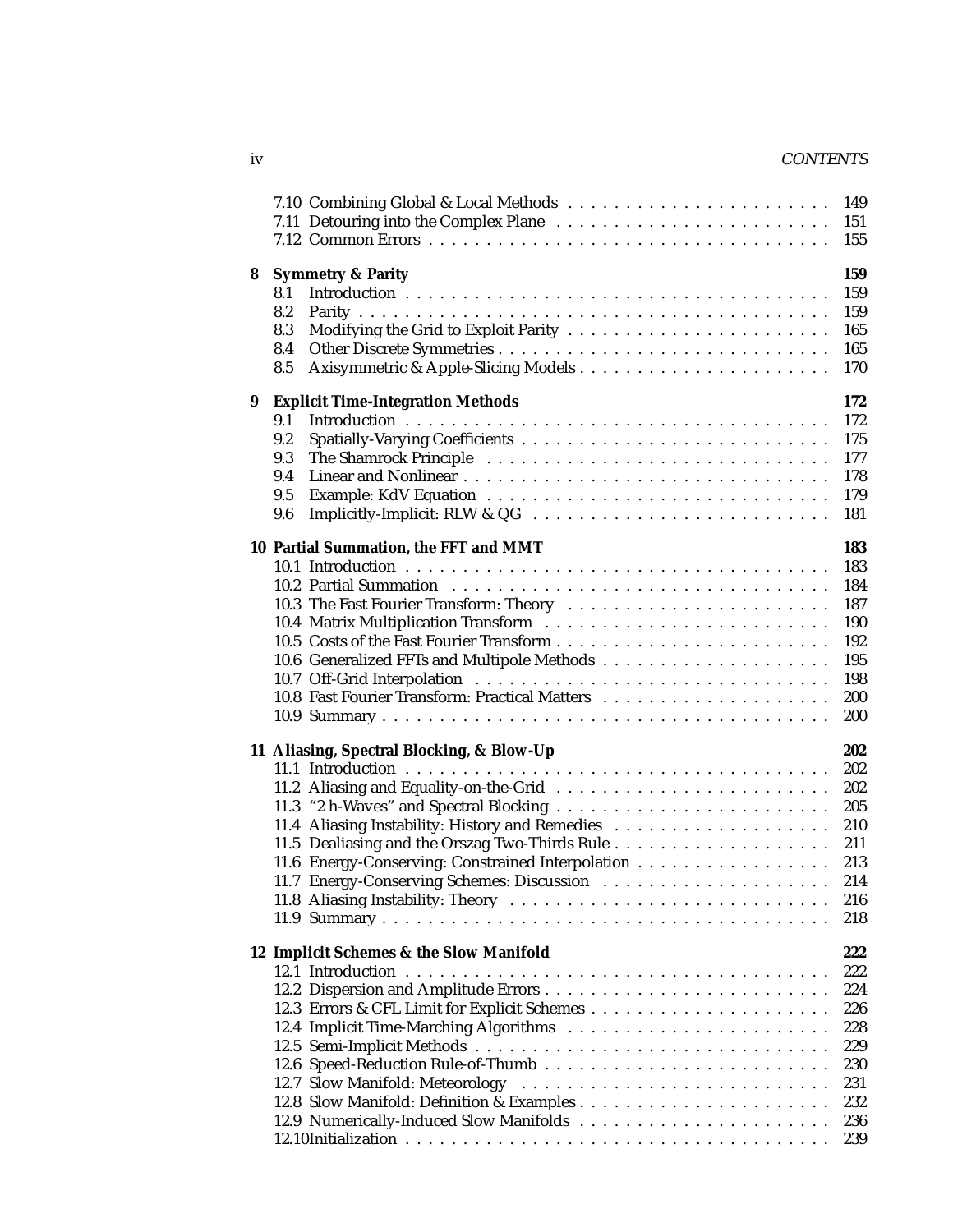| <b>CONTENTS</b> | - - |
|-----------------|-----|
|-----------------|-----|

| 12.13 Weaknesses of the Nonlinear Galerkin Method<br>13 Splitting & Its Cousins                                                                                                                                | 241<br>243<br>245<br>248<br>249<br>252<br>252<br>255<br>256<br>258<br>259                                                  |
|----------------------------------------------------------------------------------------------------------------------------------------------------------------------------------------------------------------|----------------------------------------------------------------------------------------------------------------------------|
|                                                                                                                                                                                                                | 261<br>262                                                                                                                 |
| 14 Semi-Lagrangian Advection                                                                                                                                                                                   | 265<br>265<br>267<br>270<br>271<br>273<br>275<br>277<br>280<br>281<br>283<br>283<br>284<br>284<br>286<br>286<br>286<br>289 |
| <b>15 Matrix-Solving Methods</b><br>15.4 Computing Iterates: FFT/Matrix Multiplication<br>15.9 Delves-Freeman Block-and-Diagonal Iteration<br>15.10 Recursions & Formal Integration: Constant Coefficient ODEs | 290<br>290<br>291<br>293<br>297<br>299<br>301<br>301<br>304<br>307<br>312<br>314<br>317<br>318<br>320<br>322               |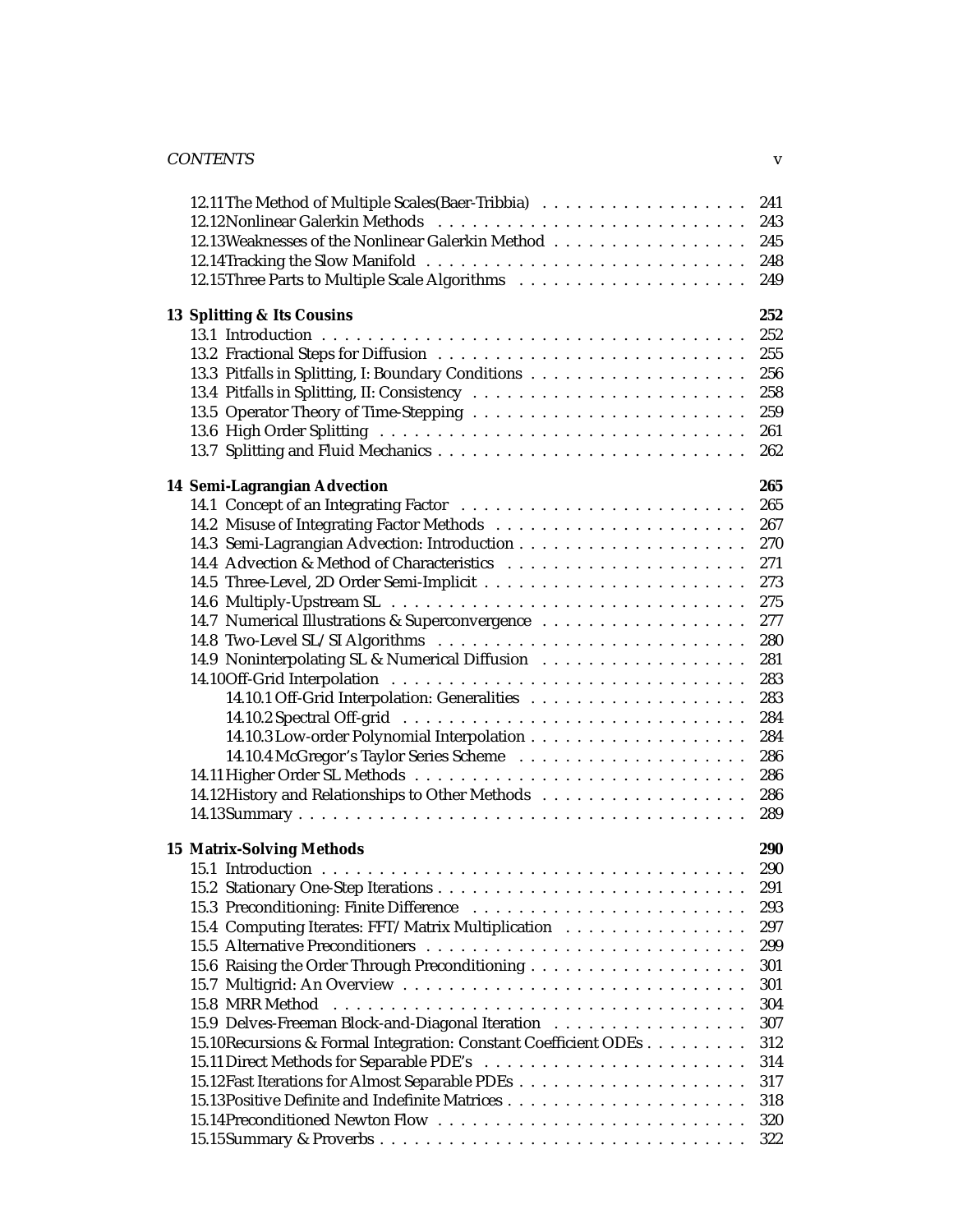### vi CONTENTS

| <b>16 Coordinate Transformations</b>                                         | 323 |
|------------------------------------------------------------------------------|-----|
|                                                                              | 323 |
|                                                                              | 323 |
|                                                                              | 325 |
|                                                                              | 326 |
|                                                                              | 327 |
| 16.6 Two-Dimensional Maps & Corner Branch Points                             | 329 |
|                                                                              | 330 |
|                                                                              | 332 |
|                                                                              | 334 |
|                                                                              |     |
| 17 Methods for Unbounded Intervals                                           | 338 |
|                                                                              | 338 |
|                                                                              | 339 |
| 17.2.1 Domain Truncation for Rapidly-decaying Functions                      | 339 |
| 17.2.2 Domain Truncation for Slowly-Decaying Functions                       | 340 |
| 17.2.3 Domain Truncation for Time-Dependent Wave Propagation:                |     |
|                                                                              | 340 |
|                                                                              | 341 |
|                                                                              | 346 |
|                                                                              | 353 |
| 17.6 New Basis Sets via Change of Coordinate                                 | 355 |
|                                                                              | 356 |
| 17.8 Behavioral versus Numerical Boundary Conditions                         | 361 |
|                                                                              | 363 |
| 17.10 Numerical Examples: Rational Chebyshev Functions                       | 366 |
|                                                                              | 369 |
| 17.12 Numerical Examples: Chebyshev for Semi-Infinite Interval               | 370 |
| 17.13Strategy: Oscillatory, Non-Decaying Functions                           | 372 |
|                                                                              | 374 |
|                                                                              | 377 |
|                                                                              |     |
| 18 Spherical & Cylindrical Geometry                                          | 380 |
|                                                                              | 380 |
|                                                                              | 381 |
|                                                                              | 382 |
|                                                                              | 383 |
|                                                                              | 385 |
| 18.5.1 One-Sided Jacobi Basis for the Radial Coordinate                      | 387 |
| 18.5.2 Boundary Value & Eigenvalue Problems on a Disk                        | 389 |
| 18.5.3 Unbounded Domains Including the Origin in Cylindrical Coordinates 390 |     |
|                                                                              | 390 |
|                                                                              | 391 |
| 18.8 The Parity Factor for Scalars: Sphere versus Torus                      | 391 |
| 18.9 Parity II: Horizontal Velocities & Other Vector Components              | 395 |
|                                                                              | 398 |
|                                                                              | 399 |
|                                                                              | 402 |
|                                                                              | 402 |
| 18.12.2 Substitutes and Accelerators for the MMT                             | 403 |
|                                                                              | 404 |
|                                                                              |     |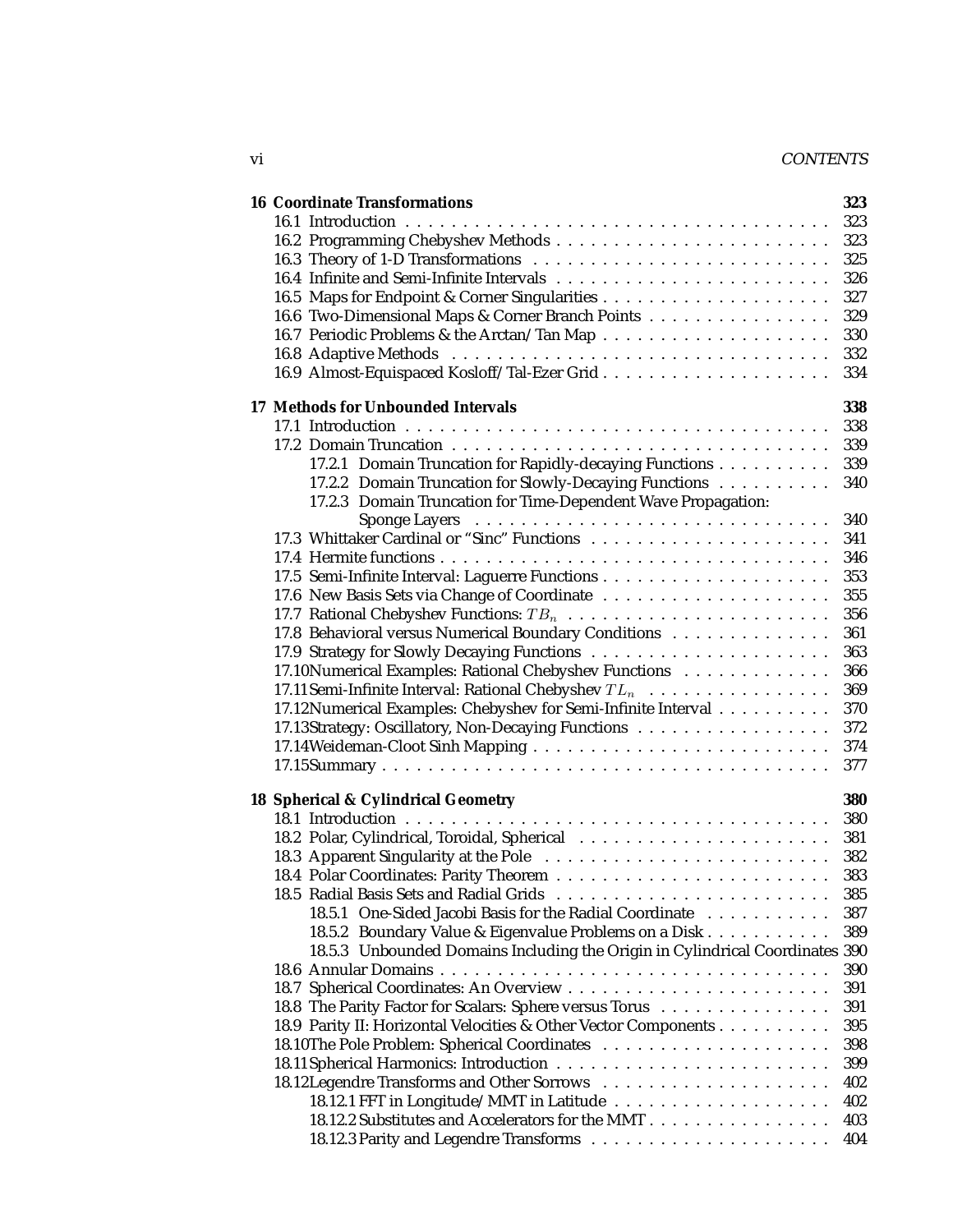### CONTENTS vii

| 18.12.4 Hurrah for Matrix/Vector Multiplication                    |  | 404 |
|--------------------------------------------------------------------|--|-----|
|                                                                    |  | 405 |
| 18.12.6 Schuster-Dilts Triangular Matrix Acceleration              |  | 405 |
| 18.12.7 Generalized FFT: Multipoles and All That                   |  | 407 |
|                                                                    |  | 407 |
|                                                                    |  | 408 |
|                                                                    |  | 409 |
|                                                                    |  | 410 |
|                                                                    |  | 410 |
|                                                                    |  | 412 |
|                                                                    |  | 414 |
|                                                                    |  | 416 |
|                                                                    |  | 418 |
|                                                                    |  | 418 |
|                                                                    |  | 419 |
|                                                                    |  | 420 |
|                                                                    |  | 422 |
| 18.20.5 Filtering with Spatially-Variable Order                    |  | 423 |
|                                                                    |  | 423 |
|                                                                    |  | 425 |
|                                                                    |  | 428 |
| 18.23 Radial/Vertical Coordinate: Spectral or Non-Spectral?        |  | 429 |
| 18.23.1 Basis for Axial Coordinate in Cylindrical Coordinates      |  | 429 |
|                                                                    |  | 429 |
| 18.23.3 Vertical/Radial Basis in Spherical Coordinates             |  | 429 |
| 18.24 Stellar Convection in a Spherical Annulus: Glatzmaier (1984) |  | 430 |
|                                                                    |  | 431 |
|                                                                    |  | 433 |
|                                                                    |  | 434 |
| 18.28 Projective Filtering for Latitudinal Fourier Series          |  | 435 |
|                                                                    |  | 437 |
|                                                                    |  | 438 |
|                                                                    |  | 439 |
|                                                                    |  | 440 |
|                                                                    |  |     |
| <b>19 Special Tricks</b>                                           |  | 442 |
|                                                                    |  | 442 |
|                                                                    |  | 443 |
| 19.3 Special Basis Functions, I: Corner Singularities              |  | 446 |
|                                                                    |  | 448 |
|                                                                    |  | 450 |
|                                                                    |  | 450 |
|                                                                    |  | 453 |
|                                                                    |  | 454 |
| 19.8.1 Introduction: Gaussian and Clenshaw-Curtis Quadrature       |  | 454 |
|                                                                    |  | 455 |
|                                                                    |  | 456 |
| 19.8.4 Integration of Periodic Functions and the Trapezoidal Rule  |  | 457 |
| 19.8.5 Infinite Intervals and the Trapezoidal Rule                 |  | 458 |
|                                                                    |  | 458 |
|                                                                    |  | 460 |
|                                                                    |  |     |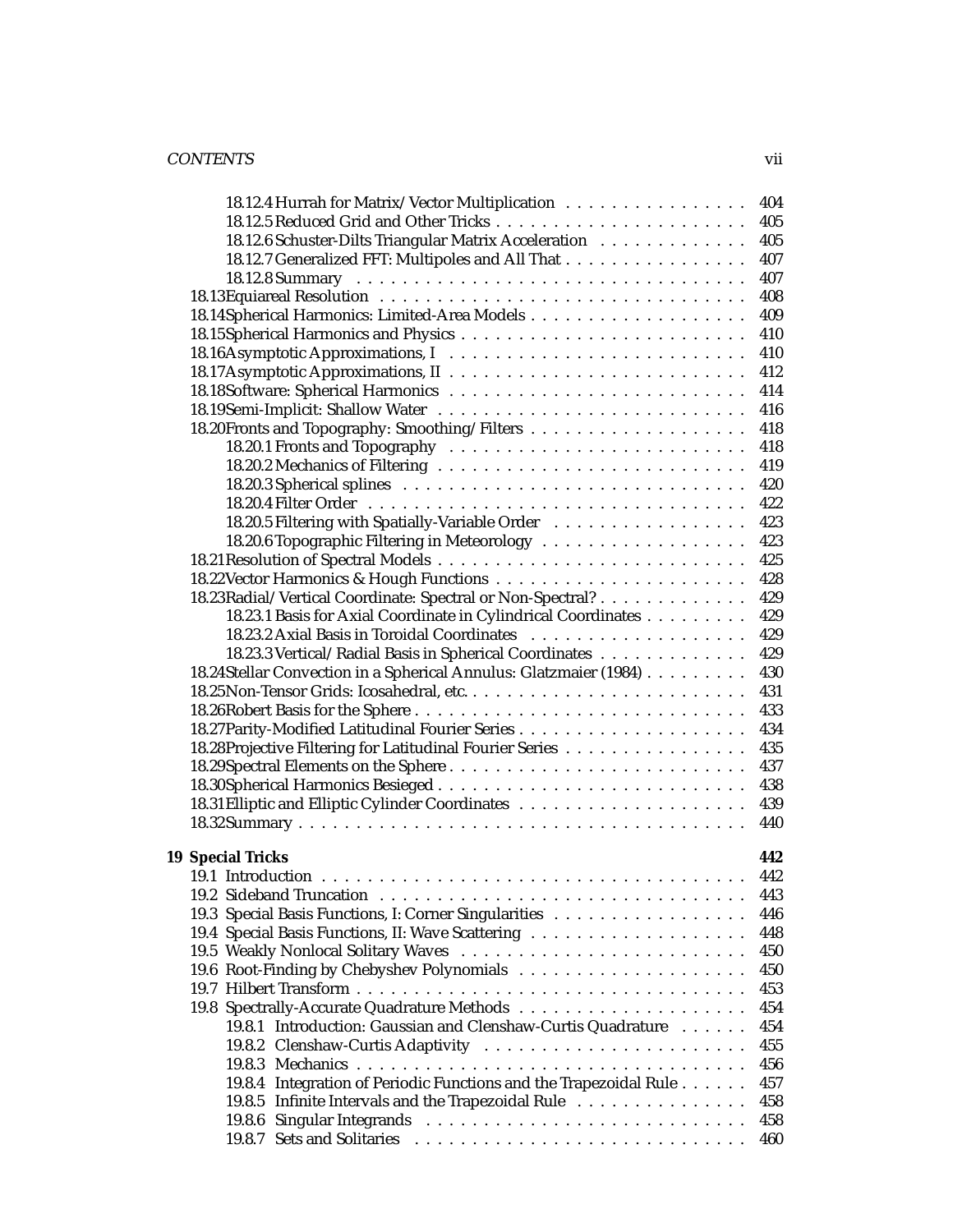### viii CONTENTS

|            | <b>20 Symbolic Calculations</b>                         |  |  |  | 461        |
|------------|---------------------------------------------------------|--|--|--|------------|
|            |                                                         |  |  |  | 461        |
|            |                                                         |  |  |  | 462        |
|            |                                                         |  |  |  | 465        |
|            |                                                         |  |  |  | 472        |
|            |                                                         |  |  |  |            |
|            | 21 The Tau-Method                                       |  |  |  | 473        |
|            |                                                         |  |  |  | 473        |
|            |                                                         |  |  |  | 474        |
|            |                                                         |  |  |  | 476        |
|            |                                                         |  |  |  | 476        |
|            |                                                         |  |  |  | 478        |
|            | <b>22 Domain Decomposition Methods</b>                  |  |  |  | 479        |
|            |                                                         |  |  |  | 479        |
|            |                                                         |  |  |  | 480        |
|            |                                                         |  |  |  | 480        |
|            |                                                         |  |  |  | 481        |
|            |                                                         |  |  |  | 484        |
|            |                                                         |  |  |  | 485        |
|            |                                                         |  |  |  | 486        |
|            |                                                         |  |  |  | 487        |
|            |                                                         |  |  |  |            |
|            |                                                         |  |  |  | 488        |
|            | 22.10Two-Dimensional Mappings & Sectorial Elements      |  |  |  | 491        |
|            |                                                         |  |  |  | 492        |
|            |                                                         |  |  |  |            |
|            | <b>23 Books and Reviews</b>                             |  |  |  | 494        |
|            |                                                         |  |  |  |            |
|            | A A Bestiary of Basis Functions                         |  |  |  | 495        |
| A.1        |                                                         |  |  |  | 495        |
|            | A.2 Chebyshev Polynomials: $T_n(x)$                     |  |  |  | 497        |
|            | A.3 Chebyshev Polynomials of the Second Kind: $U_n(x)$  |  |  |  | 499        |
|            | A.4 Legendre Polynomials: $P_n(x)$                      |  |  |  | 500        |
| A.5        |                                                         |  |  |  | 502        |
|            |                                                         |  |  |  | 505        |
|            | A.7 Rational Chebyshev Functions: $TB_n(y)$             |  |  |  | 507        |
|            |                                                         |  |  |  | 508        |
|            | A.9 Rational Chebyshev Functions: $TL_n(y)$             |  |  |  | 509        |
|            | A.10 Graphs of Convergence Domains in the Complex Plane |  |  |  | 511        |
|            |                                                         |  |  |  |            |
| B.1        | <b>B</b> Direct Matrix-Solvers                          |  |  |  | 514        |
|            |                                                         |  |  |  | 514        |
| B.2        |                                                         |  |  |  | 518        |
| B.3        |                                                         |  |  |  | 520        |
| B.4        | Block-Banded Elimination: the "Lindzen-Kuo" Algorithm   |  |  |  | 520        |
| B.5        |                                                         |  |  |  | 522        |
| B.6<br>B.7 | Cyclic Banded Matrices (Periodic Boundary Conditions)   |  |  |  | 524<br>524 |